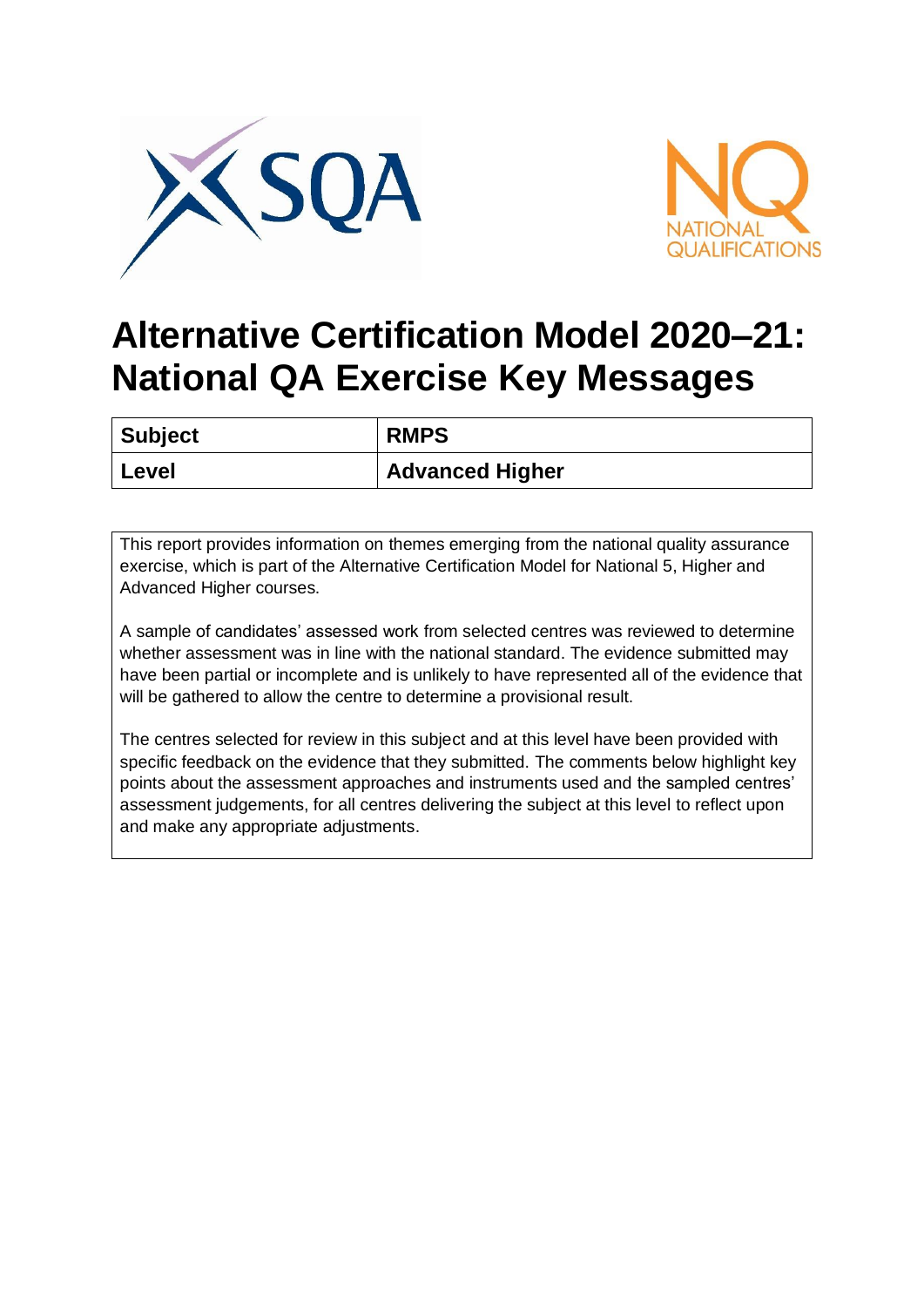## **Section 1: Comments on approach to assessment**

The volume of evidence submitted by centres was variable. Some centres submitted question paper assessments only. Other centres also included project-dissertations and a range of evidence.

On the whole, centres have made effective use of the SQA 2021 NQ assessment resource. A few centres had devised their own assessments using a range of SQA past papers that had appropriate course coverage and level of demand. Overall, the approach to assessment was in accordance with SQA's guidance on gathering key evidence.

Centres mostly made good use of the SQA 2021 NQ assessment resource, the specimen question paper, and the course specification to create a range of appropriate source-based questions. It is important that the length of source is similar to the examples given, and to use the wording of the course specification in the 'describe' questions. This avoids increasing the level of demand and accessibility for grade C candidates. Centres following the same approach should take account of this when making and reflecting on assessment judgements.